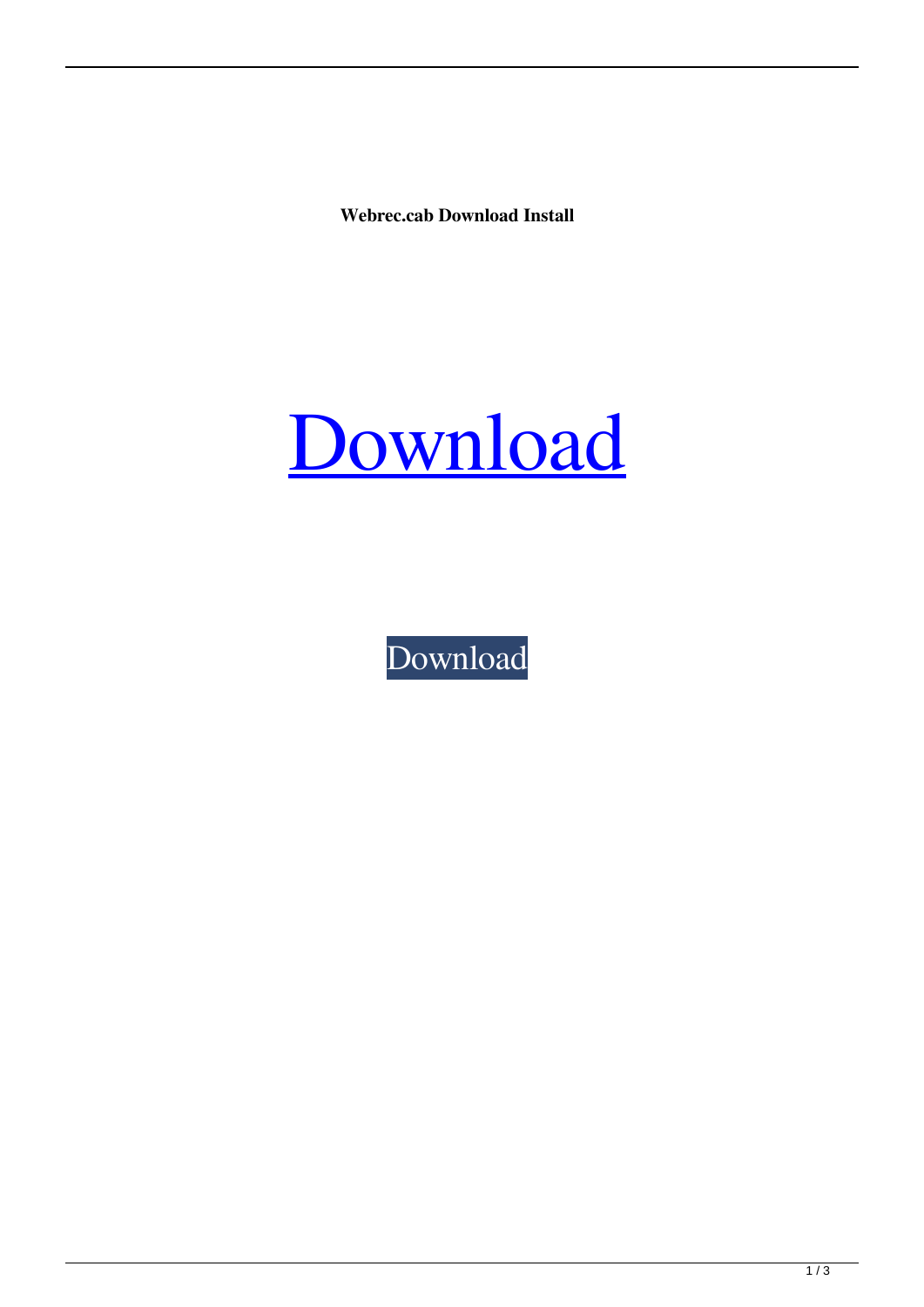See also Media Transfer Protocol References External links Webrec website Category:Media technology Category:File transfer software Category:Windows multimedia software Category:REST client software for WindowsQ: Custom Python package - command line interface I am creating a custom Python package and I would like to have a command line interface. I would like to create a module in my package that exposes the interface and some of the modules used within the package. What I tried: Python package setup.py --help would list the possible commands, but no matter what command I use, I get: usage: package.py [-h] command [ARGS] -h, --help show this help message and exit command [ARGS] command1 command2 command3 command1 command2 command3 The output is different if I use --help-commands instead. Python package setup.py --commands usage: package.py [-h] commands [ARGS] -h, --help show this help message and exit commands [ARGS] command1 command2 command3 command1 command2 command3 PEP 249 I read PEP 249, and that's basically what I did. I added the following code: from setuptools import setup name = "package" version = "1.0.0" setup( name=name, version=version, entry points={ 'console scripts':  $[$ 'command1 = mypackage.command1:main'  $]$ }, zip safe=False, package\_data={

Reinstall if unsuccessful. Microsoft Sidewinder mouse M. Mar 23, 2019 Webrec.cab Download For Windows 8 / 8.1 ((INSTALL)). Python Installation: Click here Uninstallation: Click here No attached data sources Copy & Edit. arrow\_drop\_up Mar 23, 2019 Webrec.cab Download For Windows 7 ((INSTALL)). Python Installation: Click here Uninstallation: Click here No attached data sources Copy & Edit. arrow\_drop\_up Mar 23, 2019 Webrec.cab Download For Windows 7 ((INSTALL)). Python Installation: Click here Uninstallation: Click here No attached data sources Copy & Edit. arrow\_drop\_up Mar 23, 2019 Webrec.cab Download For Windows 7 ((INSTALL)). Python Installation: Click here Uninstallation: Click here No attached data sources Copy & Edit. arrow\_drop\_up Mar 23, 2019 Webrec.cab Download For Windows 7 ((INSTALL)). Python Installation: Click here Uninstallation: Click here No attached data sources Copy & Edit. arrow\_drop\_up Mar 23, 2019 Webrec.cab Download For Windows 7 ((INSTALL)). Python Installation: Click here Uninstallation: Click here No attached data sources Copy & Edit. arrow drop up Mar 23, 2019 Webrec.cab Download For Windows 7 ((INSTALL)). Python Installation: Click here Uninstallation: Click here No attached data sources Copy & Edit. arrow\_drop\_up Mar 23, 2019 Webrec.cab Download For Windows 7 ((INSTALL)). Python Installation: Click here Uninstallation: Click here No attached data sources Copy & Edit. arrow drop up Mar 23, 2019 Webrec.cab Download For Windows 7 ((INSTALL)). Python Installation: Click here Uninstallation: Click here No attached data sources Copy & Edit.